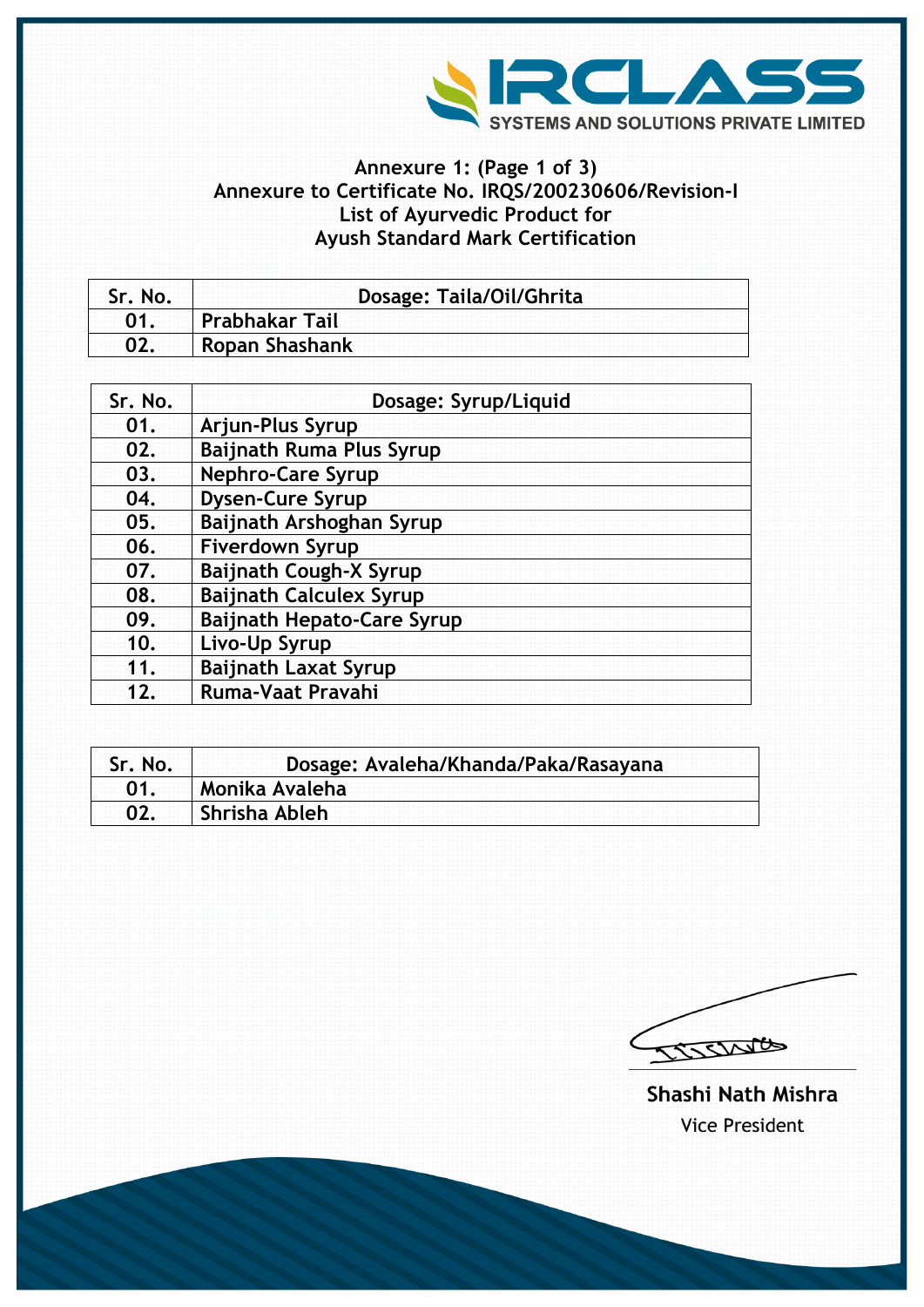

**Annexure 1: (Page 2 of 3) Annexure to Certificate No. IRQS/200230606/Revision-I List of Ayurvedic Product for** 

## **Ayush Standard Mark Certification**

| Sr. No. | Dosage: Tablets (Vati/Guggulu/Rasa)          |  |
|---------|----------------------------------------------|--|
| 01.     | Anita Vati (Without Rasa Sindura)            |  |
| 02.     | <b>Baijnath Arshi Tablet</b>                 |  |
| 03.     | <b>Wormo-Kill Tablet</b>                     |  |
| 04.     | <b>Baijnath Cough-X Tablet</b>               |  |
| 05.     | Shigru Guggulu Tablet (without Rasa Sindura) |  |
| 06.     | <b>Baijnath Broncholax Tablet</b>            |  |
| 07.     | Raktaprada Rasayana Tablet                   |  |
| 08.     | <b>Slim-Tone Tablet</b>                      |  |
| 09.     | <b>Baijnath Calculex Tablet</b>              |  |
| 10.     | <b>Baijnath Hepato-Care Tablet</b>           |  |
| 11.     | <b>Baijnath Pirex-O Tablet</b>               |  |
| 12.     | <b>Shigru Plus Tablet</b>                    |  |
| 13.     | <b>Baijnath Neurotone Tablet</b>             |  |
| 14.     | <b>Baijnath Immuno-Plus Tablet</b>           |  |
| 15.     | <b>Nephro-Care Tablet</b>                    |  |

COSSINGS

Shashi Nath Mishra **Vice President**